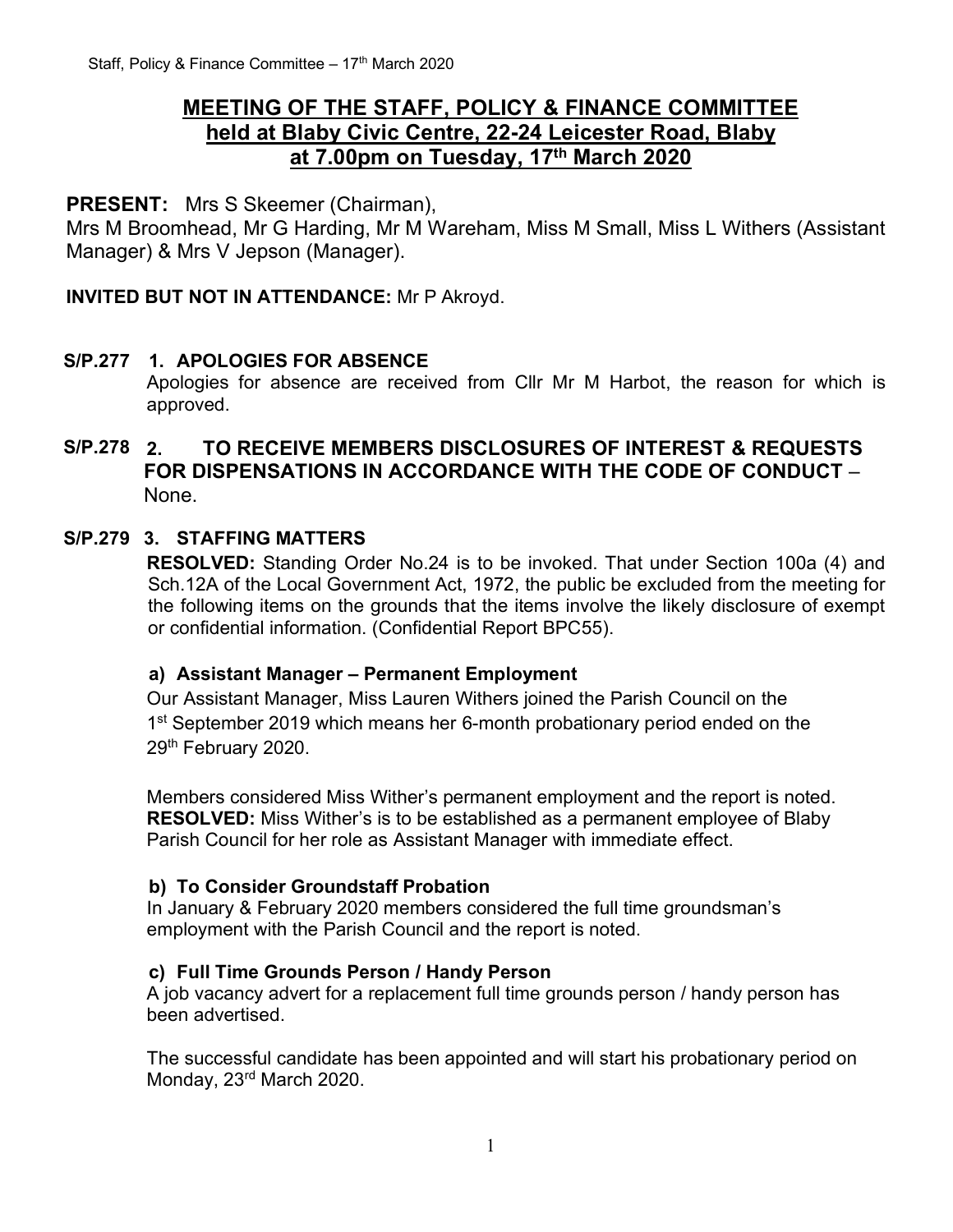### **d) Events / Clerk Admin Clerk**

Members have been issued with a report which is noted.

### **e) To Consider Office Working Hours**

Members considered the working hours of the full time office staff.

**AGREED:** All members agreed the change to the full-time office staff's working hours to be Monday – Thursday 8:30am – 5:15pm and Friday 9am – 1pm.

### **f) Work**

Due to the situation we are currently in with the coronavirus, options are being viewed to enable the office staff to be able to work from home if necessary.

**RESOLVED:** Members' agreed to purchase a second-hand laptop at a cost of £175.00 to allow for members of staff to be able to work from home, should the need arise.

### **g) Coronavirus – Pay**

Members considered staff salaries, should they need to self-isolate, work from home or the Government announce a lock down.

**AGREED:** Members will be led by Government advice.

### **h) Future Committee & Council Meetings**

Members considered if to continue with future committee and council meetings. **AGREED:** All future committee and council meetings will be cancelled until further notice. Correspondence can be dealt with via email.

**RESOLVED:** Standing Order No.24 is to be revoked.

# **S/P.280 4. TO REPORT UPDATE ON STAFF TRAINING**

# a) Granting, Exercise & Transferring Rights of Burial

The manager and assistant manager were due to attend a Granting, Exercise & Transferring Rights of Burial training course on Thursday, 2<sup>nd</sup> April at a cost of £40.00 per delegate but due to Covid-19 this has been cancelled until further notice.

# **S/P.281 5. TO CONSIDER ROOM HIRE**

#### a) Room Hire

As of Tuesday, 17<sup>th</sup> March 2020 all room bookings for the Northfield Room and the Acorn Room were cancelled until further notice due to the Covid-19 virus.

#### b) Barnardo's

Members have been issued with correspondence from the Family Group Conference Facilitator of Barnardo's – North Region regarding allowing Barnardo's free room hire, on an as and when basis.

**AGREED:** Members agreed that Barnardo's can hire a room free of charge at the Civic Centre if it does not conflict with other bookings.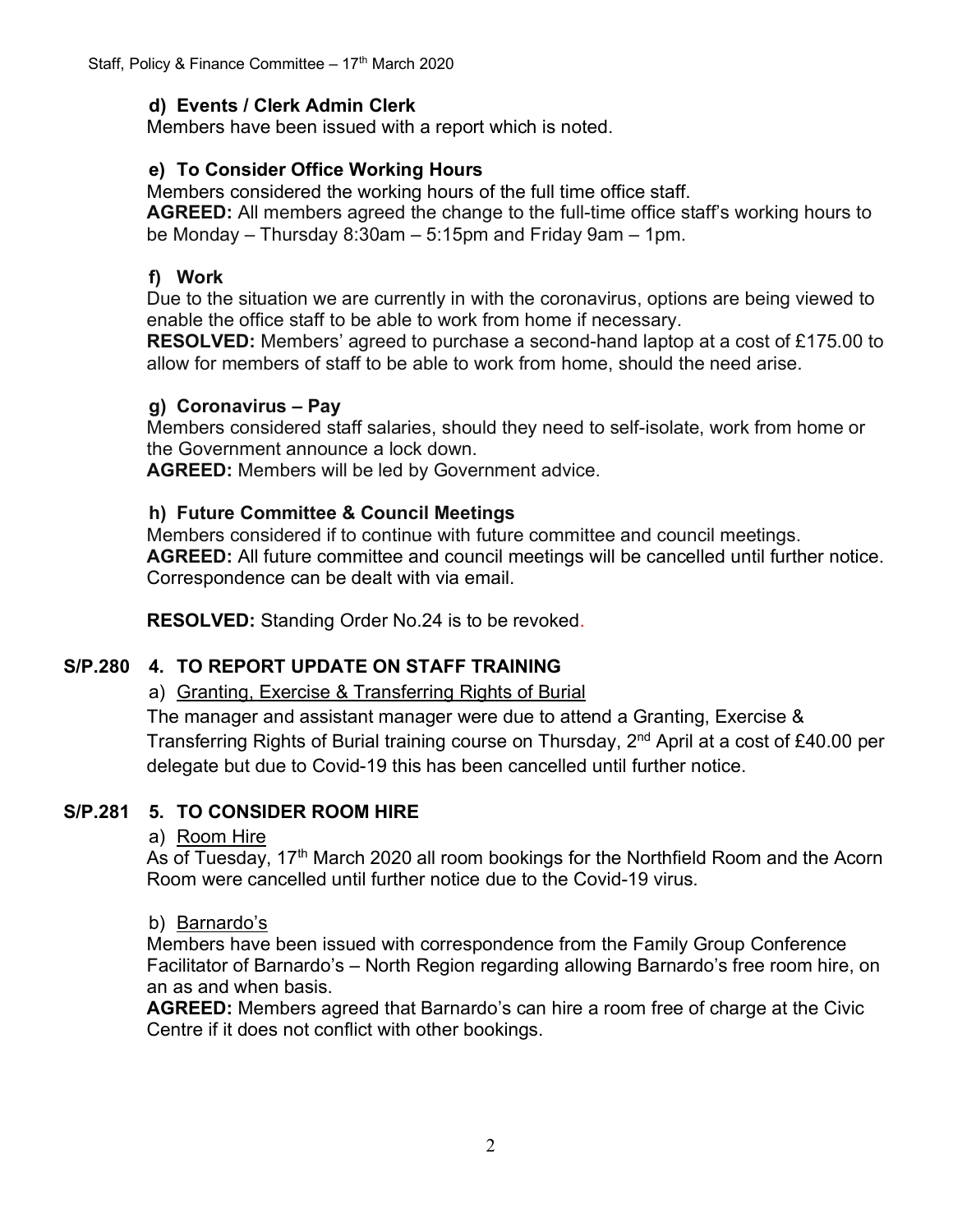#### c) Local Area Coordinator - Blaby

Members considered the report with regards to allowing the Local Area Coordinator to continue to use the Civic Centre meeting rooms free of charge, as she has not been attending her pre-booked room bookings.

**AGREED:** Members agreed the Blaby Local Area Coordinator can use the room, but these must not be pre-booked. All future bookings will still be free of charge.

### d) Existing Tenants

Due to the Covid-19 virus, members considered the existing tenants rent situation and whether there was anything the Parish Council could do to help them.

**AGREED:** A one month rent reduction could be agreed with the tenants, if necessary.

# **S/P.282 6. TO CONSIDER THE CLOSURE OF HSBC BANK**

Members are informed the HSBC Bank in Blaby will be closing in July 2020.

Members were asked to consider increasing the current petty cash limit from £60.00 to £100.00.

**RESOLVED:** Amend the financial regulations to show the petty cash increase from £60.00 to £100.00.

**AGREED:** The manager is to apply for a HSBC Business Deposit Card.

# **S/P.283 7. TO CONSIDER CORONAVIRUS – ADVICE & INFORMATION**

Due to the coronavirus, the manager has made the decision to close the Civic Centre building to the general public until further notice. The office staff will continue to work for as long as possible to help the community, but we must consider the safety of the staff, residents and our tenants and feel this is in line with government guidelines. **AGREED:** The staff will continue to work for as long as possible, or until the Government states otherwise.

Members considered correspondence received from De Carle Physiotherapy with regards to the impact on her business this building closure will have. **AGREED:** Patients of De Carle Physiotherapy must enter and exit from the physio's rear room door only, there will be no access to any common areas of the Civic Centre.

# **LRALC**

All members have been issued with advice and information from LRALC with regards to the managing of risk of councils being unable to make decisions and authorise expenditure as currently there is no allowance in law for expenditure to be approved anywhere other than in a formal council (or committee) meetings.

**AGREED:** In response to the Covid-19 outbreak in the UK and in the event that it is not possible to convene a meeting of the council in a reasonable time, the Manager shall have delegated authority to make decisions on behalf of the council where such decision cannot reasonably be deferred and must be made in order to comply with a commercial or statutory deadline. The delegation does not extend to matters expressly reserved to the council in legislation or in its Standing Orders or Financial Regulations. Any decisions made under this delegation must be recorded in writing and must be published in accordance with the relevant regulations. This delegated authority ceases upon the first meeting of the council after the council meeting at which the delegation was put in place.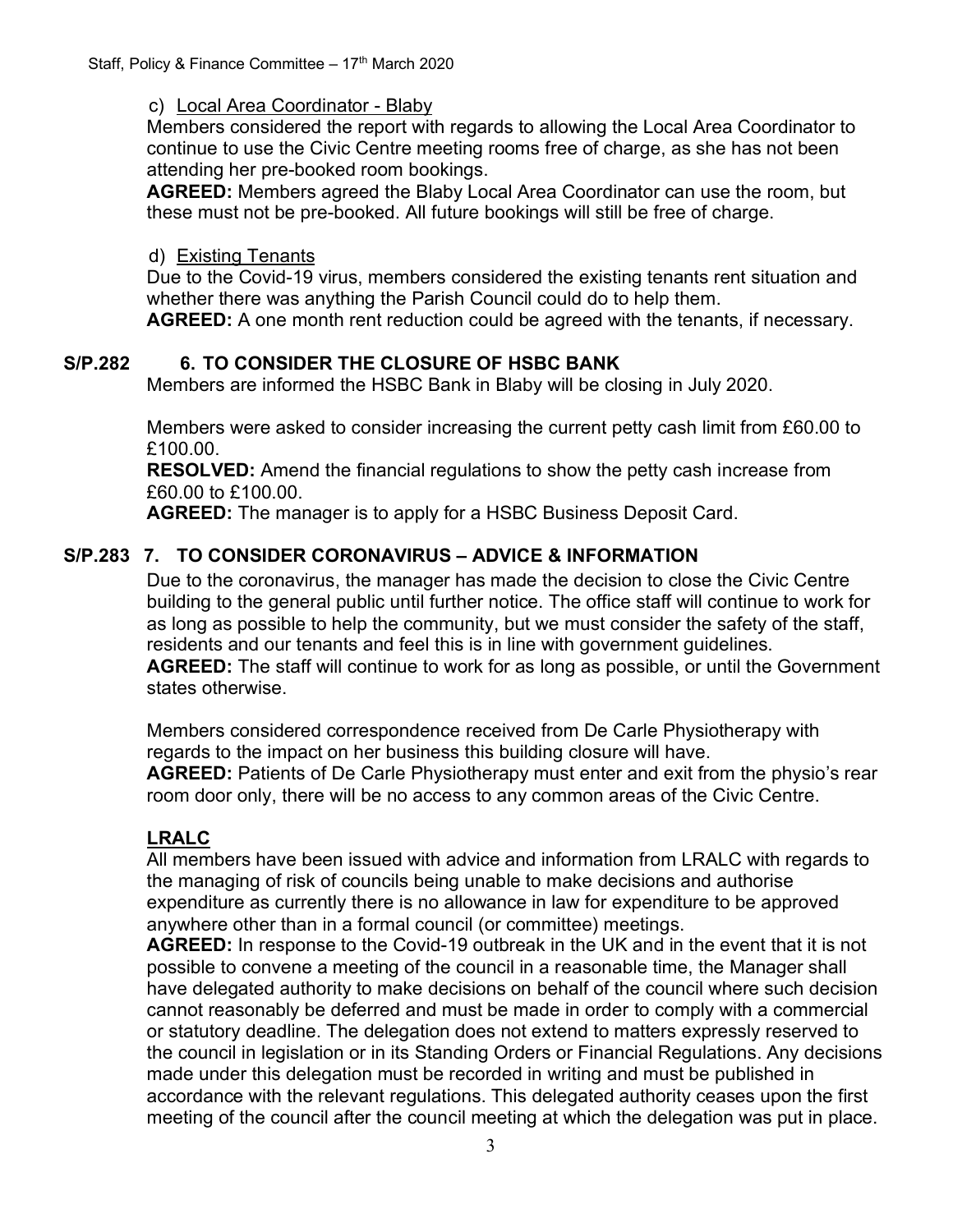# **S/P.284 8. TO CONSIDER APPLYING FOR THE LOCAL COUNCIL AWARD SCHEME**

All members have been issued with a copy of 'A Guide to the Local Council Award Scheme'.

**AGREED:** All members agreed they would like the Parish Council to apply for the Local Council Award.

**RESOLVED:** Pay £50.00 for the registration fee

**RESOLVED:** Pay £80.00 for the accreditation fee.

# **S/P.285 9. TO CONSIDER QUOTATIONS FOR EMERGENCY LIGHT & FIRE ALARM TESTING**

All members considered the following quotation for the servicing of the emergency lights and fire alarms.

- £180.00 (Blaby Civic Centre)
- £70.00 (Cemetery Workshop)
- £70.00 (Northfield Park)
- £70.00 (Oakfield Park)

**RESOLVED:** Accept the total quotation of £390.00 + VAT to have the emergency light and fire alarm testing carried out at the four above locations.

# **S/P.286 10. TO CONSIDER QUOTATIONS FOR ELECTRIC GATE SERVICE**

All members considered a quotation of £115.00 + VAT to carry out a service to the Civic Centre electric gates.

**RESOLVED:** Accept the quotation of £115.00 + VAT for the electric gates annual service.

# **S/P.287 11. TO CONSIDER QUOTATIONS FOR FIRE EXTINGUISHER TESTING**

All members considered the following quotation for the annual service of the fire extinguishers.

- Blaby Civic Centre: £59.50 + VAT
- Blaby Cemetery: £34.00 + VAT
- Oakfield Park: £34.00 + VAT

As per the agreement at the Staff, Policy and Finance Committee meeting held on the  $17<sup>th</sup>$  September 2019 (S/P.255) a quotation has been sourced for a fire extinguisher to be installed at Northfield Park. The cost of this will be £70.00 + VAT.

**RESOLVED:** Accept the quotation of £127.50 + VAT to have the current fire extinguishers serviced and the quotation of £70.00 + VAT to have a new fire extinguisher installed at Northfield Park.

# **S/P.288 12. TO CONSIDER QUOTATIONS FOR INTRUDER ALARM TESTING**

All members considered a quotation of £96.00 + VAT for the annual intruder alarm testing.

**RESOLVED:** Accept the quotation of £96.00 + VAT for the intruder alarm annual test.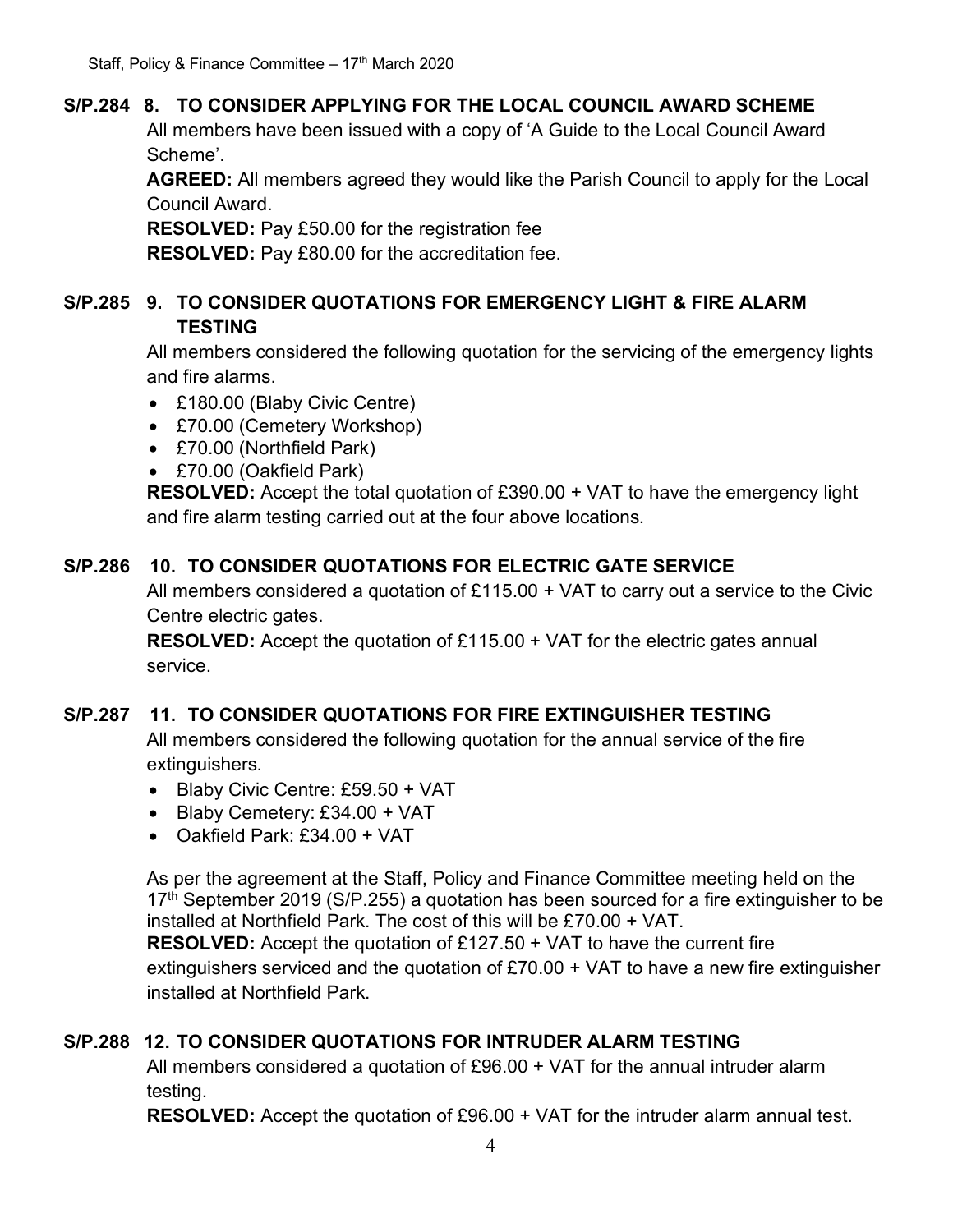### **S/P.289 13. TO CONSIDER CORRESPONDENCE FOR LIFT – ALARM/PHONE CONNECTION**

At a previous Staff, Policy & Finance committee meeting members were informed the passenger & goods lifts does not have an alarm/phone connected to it and it was agreed to obtain quotations for rectifying the lift phone line.

Unfortunately, we have been unable to resolve this issue and members are asked to consider how they wish to proceed.

**AGREED:** Members agreed no further action is required to be taken.

### **S/P.290 14. TO CONSIDER GRANT APPLICATIONS: -**

a) The Turner Educational Foundation

All members have been issued with correspondence from The Turner Educational Foundation. They are asking if the Parish Council would be willing to make a small donation to allow the work of the charity to continue.

**AGREED:** The application has been withdrawn due to no accounts being provided. **AGREED:** Add this item to a future agenda once the last audited accounts have been received.

#### **S/P.291 15. CORRESPONDENCE RECEIVED AFTER ISSUE OF AGENDA: FOR INFORMATION ONLY**

**a) To Report Update from the last Staff, Policy & Finance committee meeting Agreed Actions**

Members were issued with a report of AGREED actions from the previous staff, policy & finance committee meeting.

# **TO CONSIDER ELECTRICAL WORKS QUOTATIONS RECEIVED - CIVIC CENTRE:**

**RESOLVED:** Accept quotation number 2 at a cost of £270.00, including VAT for electrical works to be carried out at Blaby Cemetery & Blaby Civic Centre.

• This work was completed before Christmas 2019.

# **TO CONSIDER CORRESPONDENCE FOR LIFT – ALARM/PHONE CONNECTION**

**AGREED:** Cllr Mr Wareham to recommend an appropriate company to resolve the issue. Contact details were given, BPC made contact, but no further action has been taken as the company never replied back.

• This has been discussed further at tonight's meeting with no further action to be taken.

#### **TO REVIEW & CONSIDER COUNCIL POLICIES Powers / Functions Delegated to Committees**

**AGREED:** Members considered and approved the council's powers / functions delegated to committee policy and wish to remove the Staffing and Appeals committee section from this policy.

• Staffing & Appeals committee has been removed from this document.